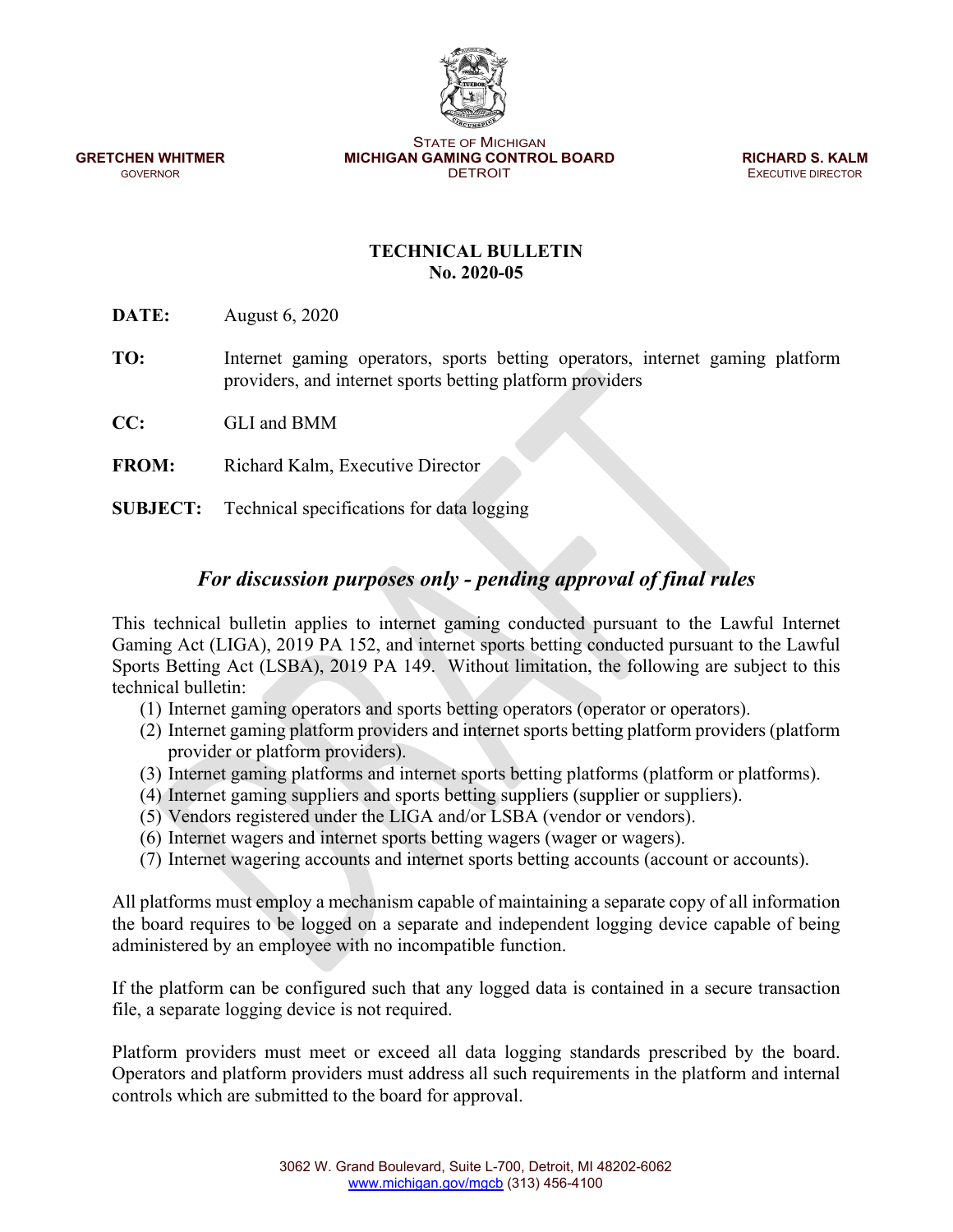## Technical Bulletin 2020-05 Page 2

The platform must provide a mechanism for the board to query and export, in a format required by the board, all platform data related to internet gaming conducted under the LIGA or internet sports betting conducted under the LSBA.

Data logging standards prescribed by the board are as follows:

- (1) Account Creation Log: Platforms must log the date and time that any account is created or terminated in a secure electronic log.
- (2) Internet Gaming Activity Log/Internet Sports Betting Activity Log: Platforms must maintain all information necessary to recreate an individual's or authorized participant's wagering and account activity during each authorized participant session, including any identity or location verifications, for a period of no less than 5 years in a secure electronic log.
- (3) Software Installation/Removal Log: Unless otherwise authorized by the board, when software is installed on or removed from a platform, such action must be recorded in a secure electronic log. This log must include no less than the following:
	- (a) The date and time of the action.
	- (b) The identification of the software.
	- (c) The full identity and user ID of the person performing the action.
- (4) Game Availability Log (Internet Gaming Only): Unless otherwise authorized by the board, when a change in the availability of internet game software is made on an internet gaming platform, the change must be recorded in a secure electronic log including no less than the following:
	- (a) The date and time of the change.
	- (b) The identification of the software.
	- (c) The full identity and user ID of the person performing the change.
- (5) Promotions Log: Unless otherwise exempted by the board, a platform must record all bonus and promotional wagering offers issued through the platform in a secure electronic log. This log must provide the information necessary to audit compliance regarding the terms and conditions of current and previous offers.
- (6) Authentication Log: Results of all authentication attempts must be retained in a secure electronic log and accessible for no less than a period of 90 days.
- (7) Adjustments Log: All adjustments to a platform's data made using stored procedures must be recorded in a secure electronic log. This log must contain no less than the following:
	- (a) The date and time.
	- (b) The full identity and user ID of the person performing the action.
	- (c) A description of the event or action taken.
	- (d) The initial and ending values of any data altered as a part of the event or action performed.